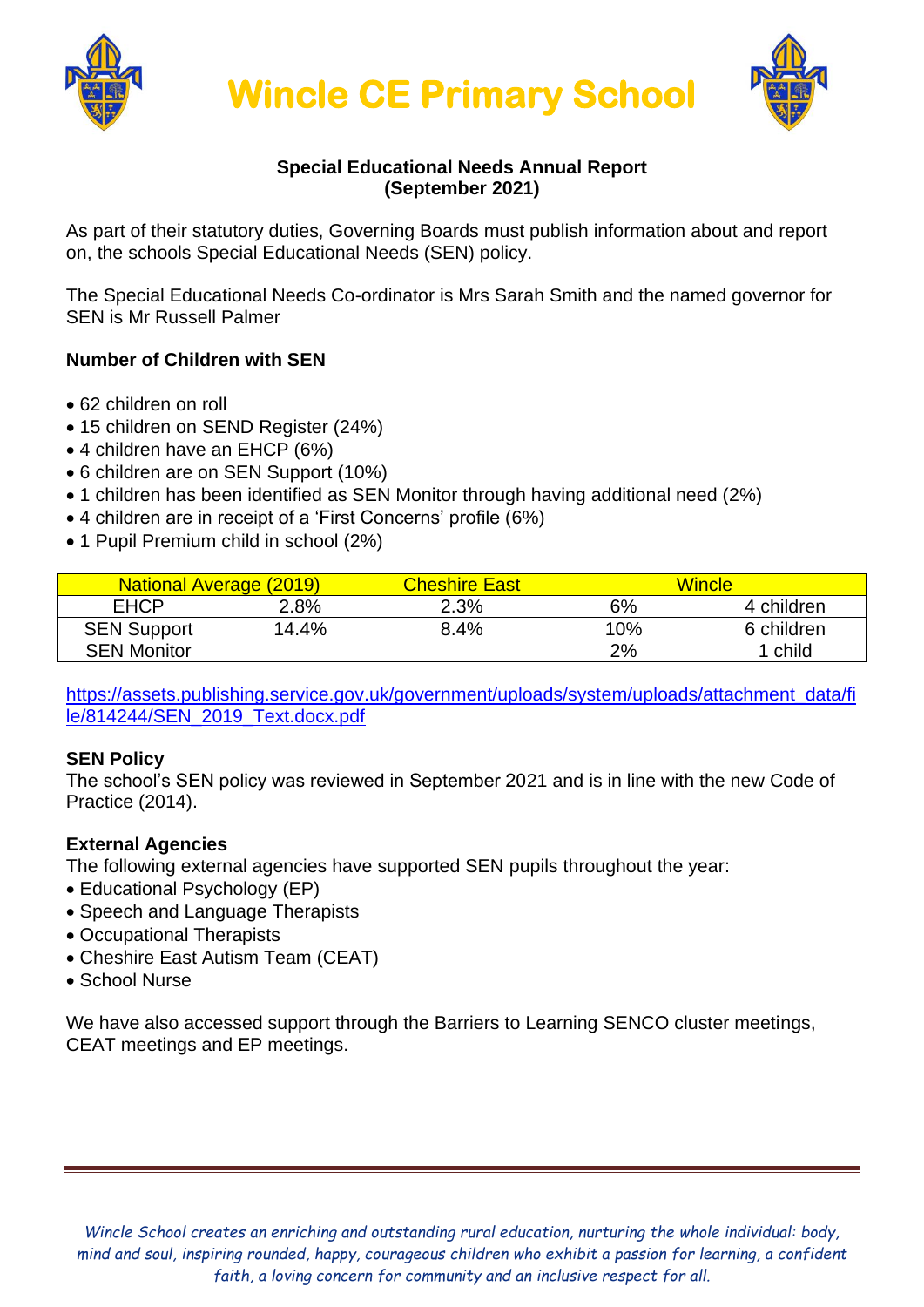# **Progress of Pupils with SEN**

All of the children who are on our SEN register have a School Focus Plan in place. They currently receive support that is different from and additional to their cohort, in order to meet their individual targets. Before a pupil is placed on the SEN register, their parents are notified and the reasons for doing so are discussed. Parents are then involved in writing their child's School Focus Plan. Parents will be invited to attend termly progress meetings where they will be able to contribute to their child's targets.

All classrooms have an SEN file where relevant information is recorded. Provision and interventions are documented in the files which are regularly monitored by the SENCO/Head teacher. Initial assessments have taken place so that current interventions can be successfully monitored and evaluated throughout the year.

# **Progress made by SEN/Non-SEN pupils throughout 2020-2021:**

| Subject      | Rec     | v1        | Υ2        | Y3           | Y4        | Y5        | Υ6           |
|--------------|---------|-----------|-----------|--------------|-----------|-----------|--------------|
| Reading      | $N/A^*$ | $+5/+5.3$ | $+6/+5.2$ | $+6.3/+3.8$  | $+3/+3$   | $+5/+5.9$ | $+7.5/+6.5$  |
| Writing      | $N/A^*$ | $+5/+2.3$ | $+4/+5.$  | $+3.25/+7.4$ | $+3/+4.3$ | $+1/+5.2$ | $+2.25/+3.5$ |
| <b>Maths</b> | $N/A^*$ | $+5/+4.3$ | $+6/+5.$  | $+5/+5.6$    | $+6/+5.2$ | $+4/+5.9$ | $+5/+4$      |

\* It is not possible to assess progress over the year due to the fact we changed the way we were assessing in April 2021.

# **Budget Allocation**

We have four pupils who receive funded support totalling 107.5 hours.

# **Deployment of Staff and Resources**

Teachers and teaching assistants work with individual pupils or small groups of pupils, following a variety of support interventions. Not all of the pupils receiving interventions are on the SEN register but they have been identified as needing additional support in specific areas. Where possible, we aim to support children within the classroom, however this is not always possible.

# **Working with Parents**

Wincle CE Primary School operates an open-door policy and any initial concerns can be discussed with class teachers. Parents are also actively encouraged to engage with school through parent consultation meetings.

# **Attendance**

Attendance is monitored by Admin and the Head teacher on a weekly basis. Our policy sets out a process for addressing any concerns and offering support to families to improve attendance.

# **Links to other Schools**

The SENCO has established strong links with a number of professionals at our cluster primary schools. She attends regular meetings to discuss current provision and moderates SEN practice frequently.

# **Staff Development**

The SENCO, Teachers and Teaching Assistants meet regularly to discuss pupils, intervention programmes and resources. Staff complete record sheets about the interventions taking place and the progress of pupils is monitored regularly.

Policies that link with this report: Equal Opportunities Accessibility policy and plan